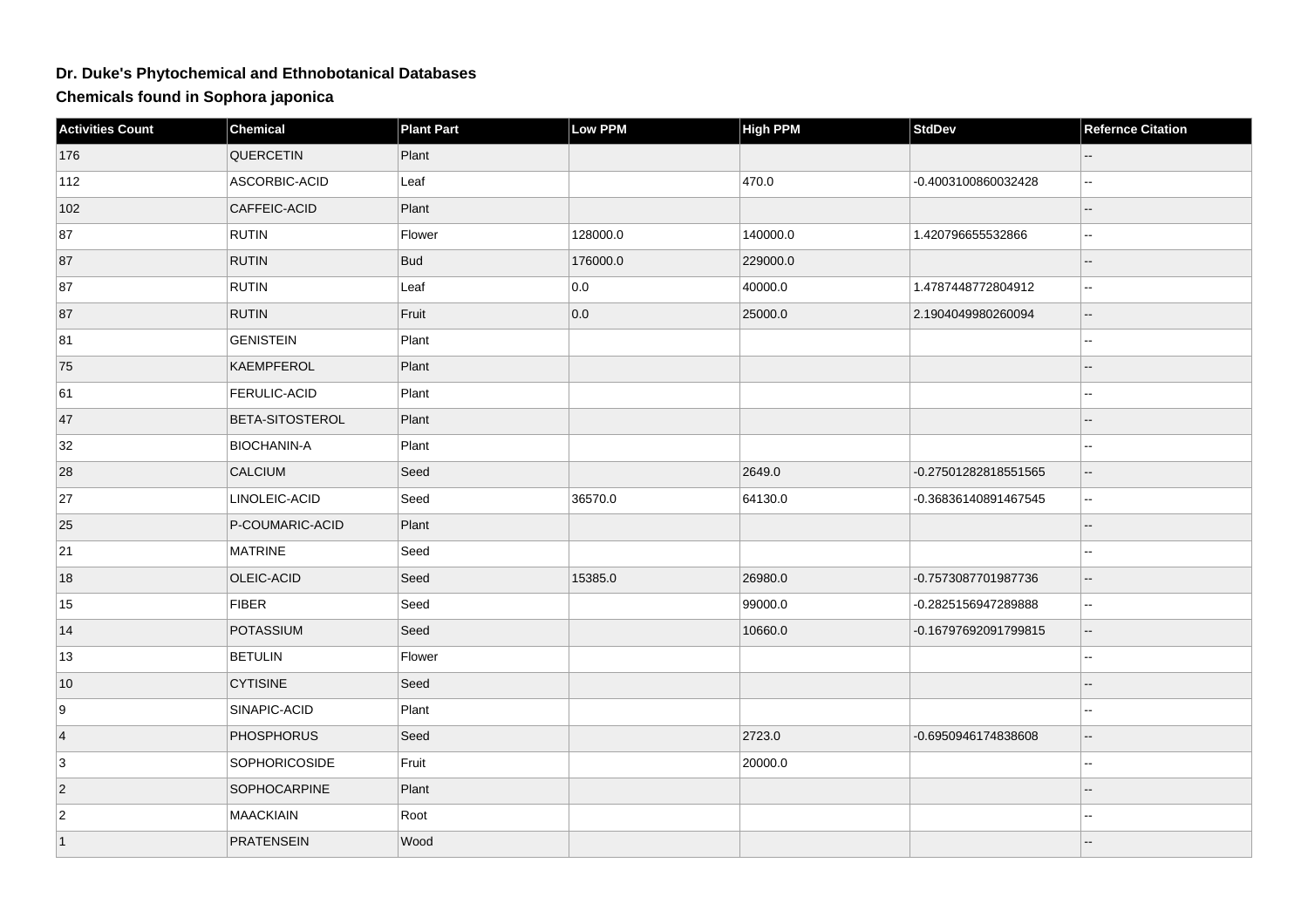| <b>Activities Count</b> | Chemical                                                             | <b>Plant Part</b> | Low PPM  | <b>High PPM</b> | StdDev                | <b>Refernce Citation</b> |
|-------------------------|----------------------------------------------------------------------|-------------------|----------|-----------------|-----------------------|--------------------------|
| $\vert$ 1               | L-MAACKIAIN                                                          | Root              |          |                 |                       | $\overline{a}$           |
| $\overline{0}$          | IRISOLIDINE-7-O-<br><b>GLUCOSIDE</b>                                 | Plant             |          |                 |                       |                          |
| $\overline{0}$          | <b>SOPHORADIOL</b>                                                   | Flower            |          |                 |                       | $\overline{a}$           |
| 0                       | <b>CARBOHYDRATES</b>                                                 | Seed              |          | 668000.0        | 0.5746605245665346    | $\overline{\phantom{a}}$ |
| $\overline{0}$          | 5,7-DIHYDROXY-3',4'-<br>METHYLENEDIOXYISOFLA<br><b>VONE</b>          | Root              |          |                 |                       |                          |
| $\overline{0}$          | <b>IRISOLIDINE</b>                                                   | Wood              |          |                 |                       | ٠.                       |
| 0                       | <b>SOPHORABIOSIDE</b>                                                | Fruit             |          | 800.0           |                       |                          |
| $\overline{0}$          | <b>NEOHESPERIDOSE</b>                                                | Fruit             |          |                 |                       |                          |
| 0                       | 5,7,4'-TRIHYDROXY-<br>ISOFLAVONE-4'-BETA-<br><b>NEOHESPERIDOSIDE</b> | Fruit             |          |                 |                       |                          |
| $\overline{0}$          | <b>SOPHORABIOSE</b>                                                  | Fruit             |          |                 |                       |                          |
| 0                       | GENISTEIN-4'-0-<br><b>NEOHESPERIDOSIDE</b>                           | Fruit             |          |                 |                       | $\overline{a}$           |
| 0                       | <b>QUERCETRIN</b>                                                    | Plant             |          |                 |                       |                          |
| 0                       | N-METHYL-CYTISINE                                                    | Seed              |          |                 |                       | $\overline{\phantom{a}}$ |
| $\overline{0}$          | (D,L)-MAACKIAIN                                                      | Root              |          |                 |                       | $\sim$                   |
| 0                       | SOPHOJAPONICIN                                                       | Root              |          |                 |                       |                          |
| $\overline{0}$          | GENISTEIN-4'-0-<br>GLUCOSIDE                                         | Fruit             |          |                 |                       |                          |
| 0                       | BIOCHANIN-A-7-BETA-D-<br><b>GENTIOBIOSIDE</b>                        | Wood              |          |                 |                       | $\sim$                   |
| $\overline{0}$          | (+)-MEDICARPIN                                                       | Plant             |          |                 |                       |                          |
| 0                       | PTEROCARPANE                                                         | Root              |          |                 |                       | $\overline{a}$           |
| $\overline{0}$          | BIOCHANIN-A-7-(BETA-D-<br>XYLOSYL{1-6}-BÈTA-D-<br>GLUCOSIDE)         | Wood              |          |                 |                       |                          |
| 0                       | SOPHOCARNINE                                                         | Seed              |          |                 |                       | $\sim$                   |
| $\overline{0}$          | <b>GALACTOMANNAN</b>                                                 | Seed              |          |                 |                       |                          |
| 0                       | <b>PROTEIN</b>                                                       | Seed              | 172000.0 | 230000.0        | -0.033767986527019435 | $-$                      |
| $\overline{0}$          | LINOLENIC-ACID                                                       | Seed              | 8280.0   | 14520.0         | -0.326378934533903    | $\overline{\phantom{a}}$ |
| 0                       | SOPHAROL                                                             | Plant             |          |                 |                       |                          |